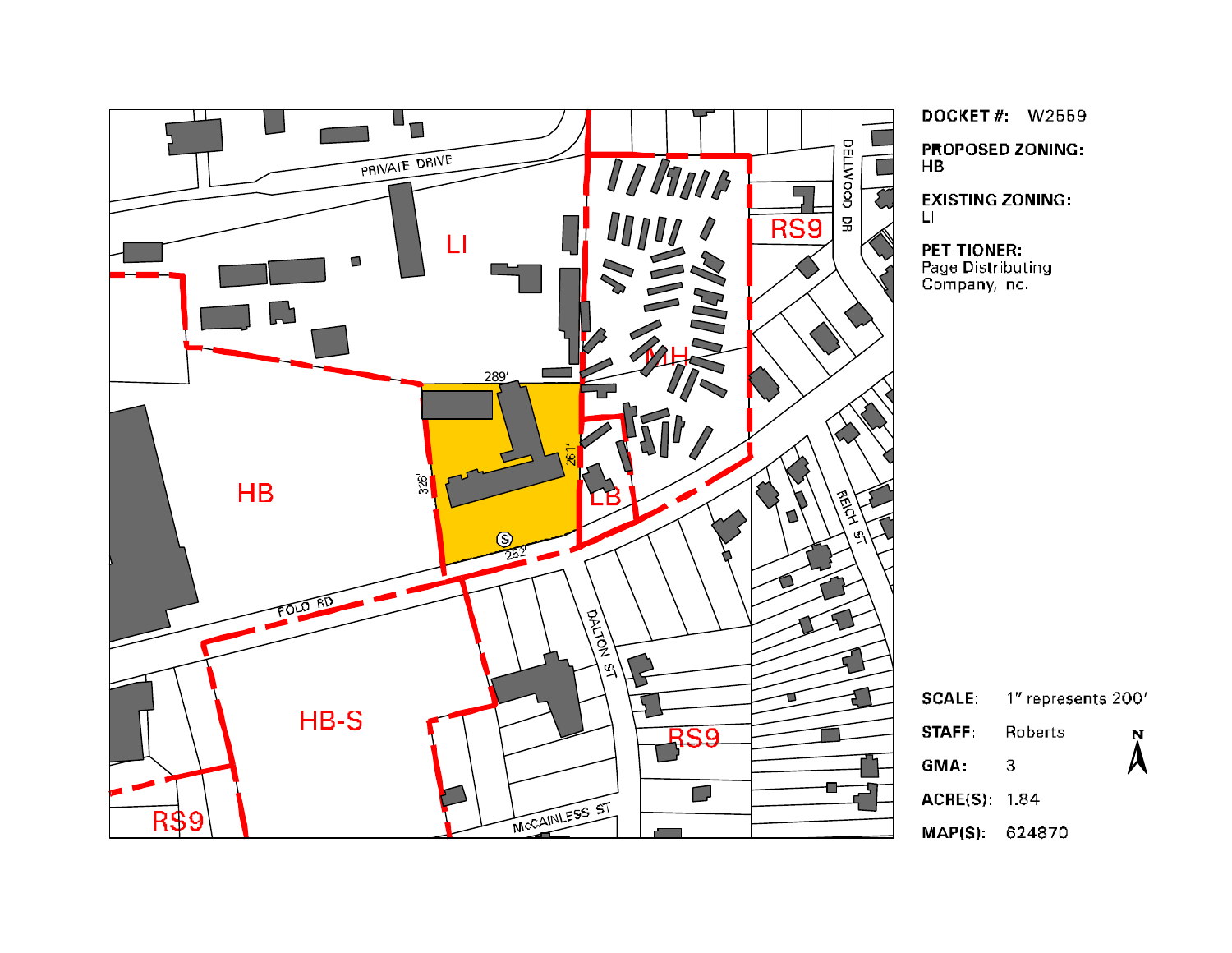July 24, 2002

Page Distributing Co., Inc c/o Bobby R. Page, President 150 Stratford Court Winston-Salem, NC 27103

## RE: ZONING MAP AMENDMENT W-2559

Dear Mr. Page:

The attached report of the Planning Board to the Board of Aldermen is sent to you at the request of the Aldermen. You will be notified by the City Secretary's Office of the date on which the Aldermen will hear this petition.

Sincerely,

A. Paul Norby, AICP Director of Planning

pc: City Secretary's Office, P.O. Box 2511, Winston-Salem, NC 27102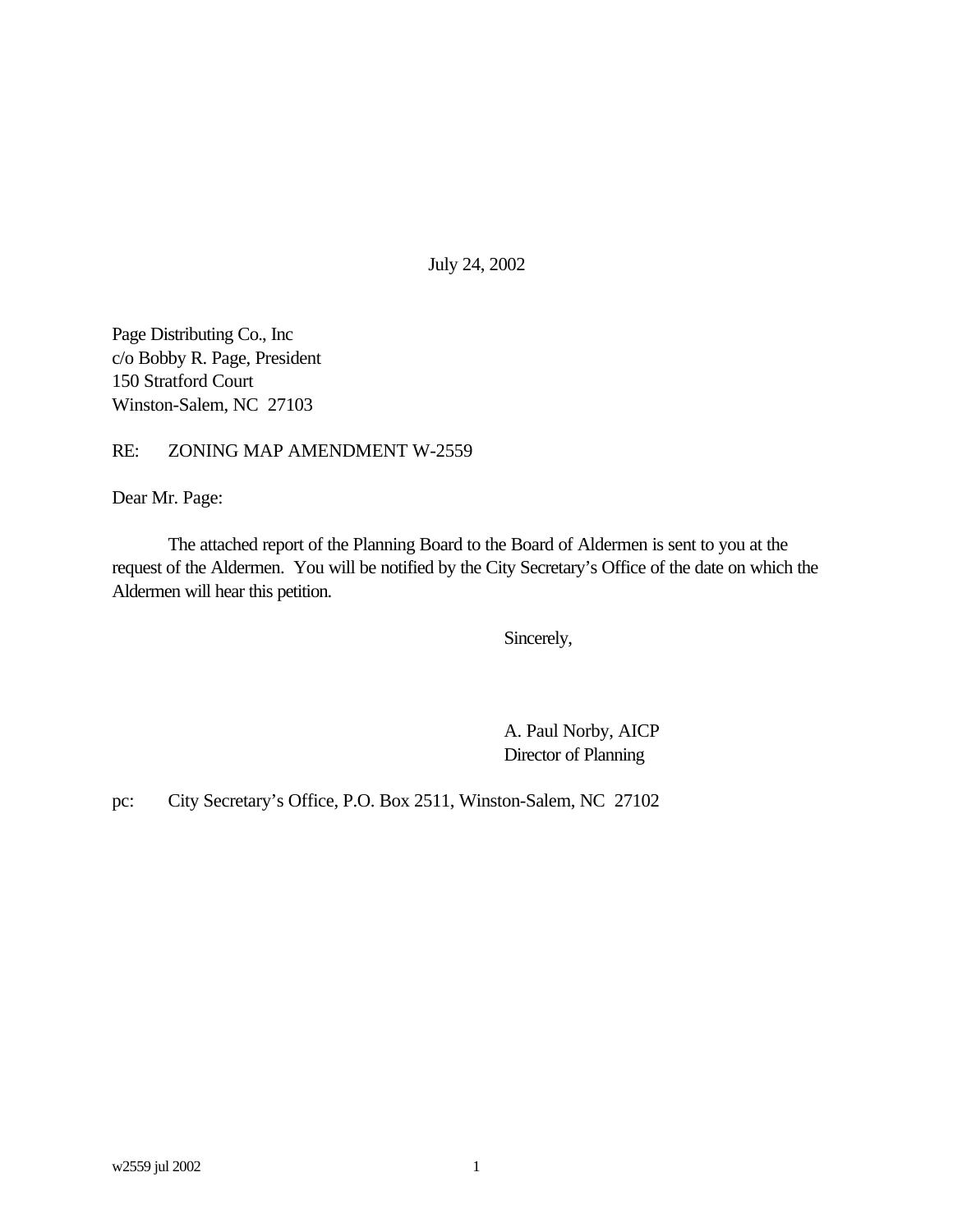# **ACTION REQUEST FORM**

| DATE:        | July 24, 2002                             |
|--------------|-------------------------------------------|
| TO:          | The Honorable Mayor and Board of Aldermen |
| <b>FROM:</b> | A. Paul Norby, AICP, Director of Planning |

# **BOARD ACTION REQUEST**:

Request for Public Hearing on zoning map amendment of Page Distributing Co., Inc

# **SUMMARY OF INFORMATION**:

Zoning map amendment of Page Distributing Co., Inc. from LI to HB: property is located on the north side of Polo Road east of North Cherry Street (Zoning Docket W-2559).

## **PLANNING BOARD ACTION**:

| <b>MOTION ON PETITION: APPROVAL</b> |                     |
|-------------------------------------|---------------------|
| FOR:                                | <b>UNANIMOUS</b>    |
| <b>AGAINST:</b>                     | <b>NONE</b>         |
| <b>SITE PLAN ACTION:</b>            | <b>NOT REQUIRED</b> |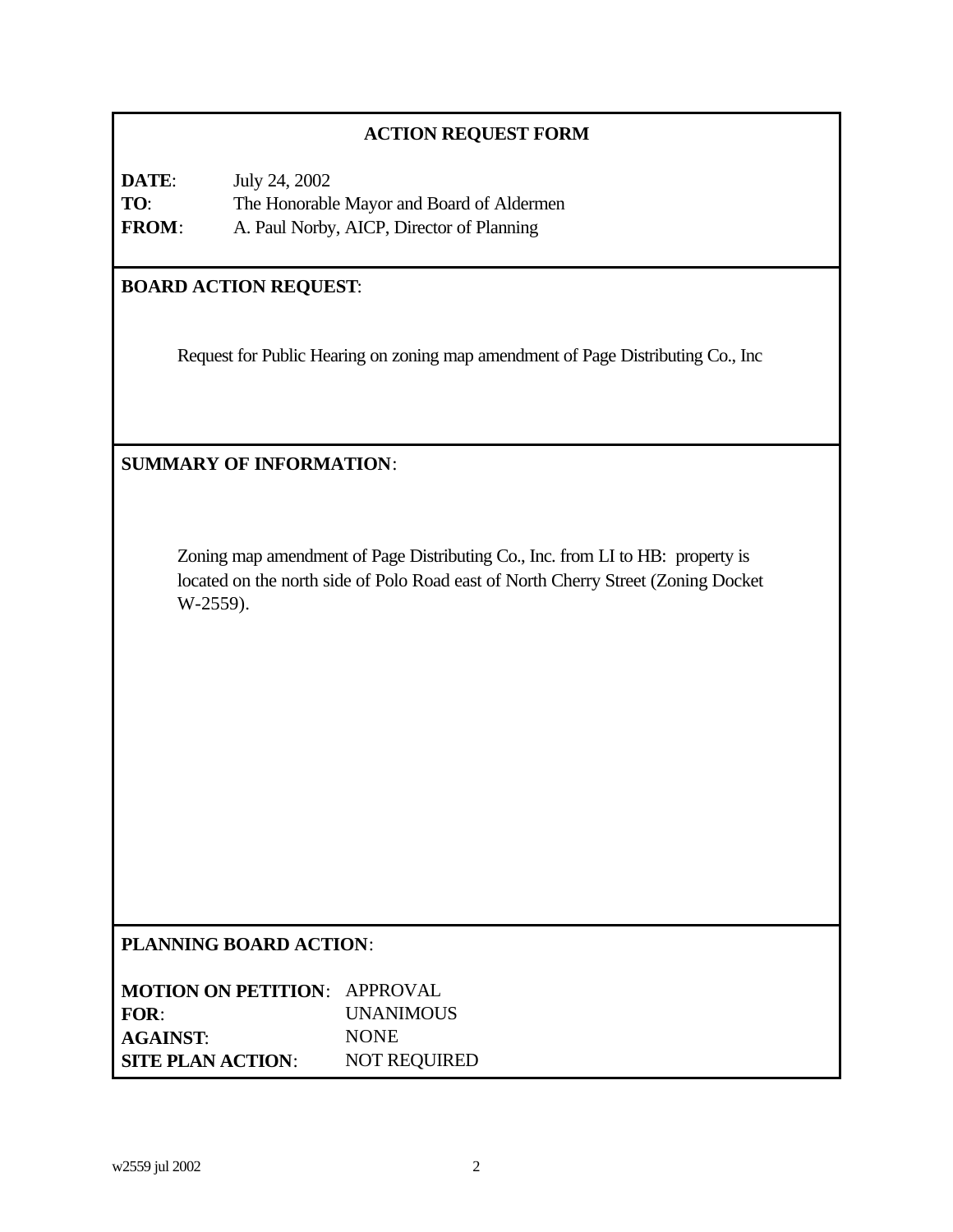## CITY ORDINANCE - GENERAL USE

Zoning Petition of Page Distributing Co., Inc, Docket W-2559

AN ORDINANCE AMENDING THE WINSTON-SALEM CITY ZONING ORDINANCE AND THE OFFICIAL ZONING MAP OF THE CITY OF WINSTON-SALEM, N.C.

\_\_\_\_\_\_\_\_\_\_\_\_\_\_\_\_\_\_\_\_\_\_\_\_\_\_\_\_\_\_\_\_\_\_\_\_\_\_\_

BE IT ORDAINED by the Board of Aldermen of the City of Winston-Salem as follows:

Section 1. The Winston-Salem City Zoning Ordinance and the Official Zoning Map of the City

of Winston-Salem, N.C. are hereby amended by changing from  $\underline{LI}$  to  $\underline{HB}$  the zoning classification of

the following described property:

Tax Block 3437, Tax Lot 25

Section 2. This ordinance shall become effective upon adoption.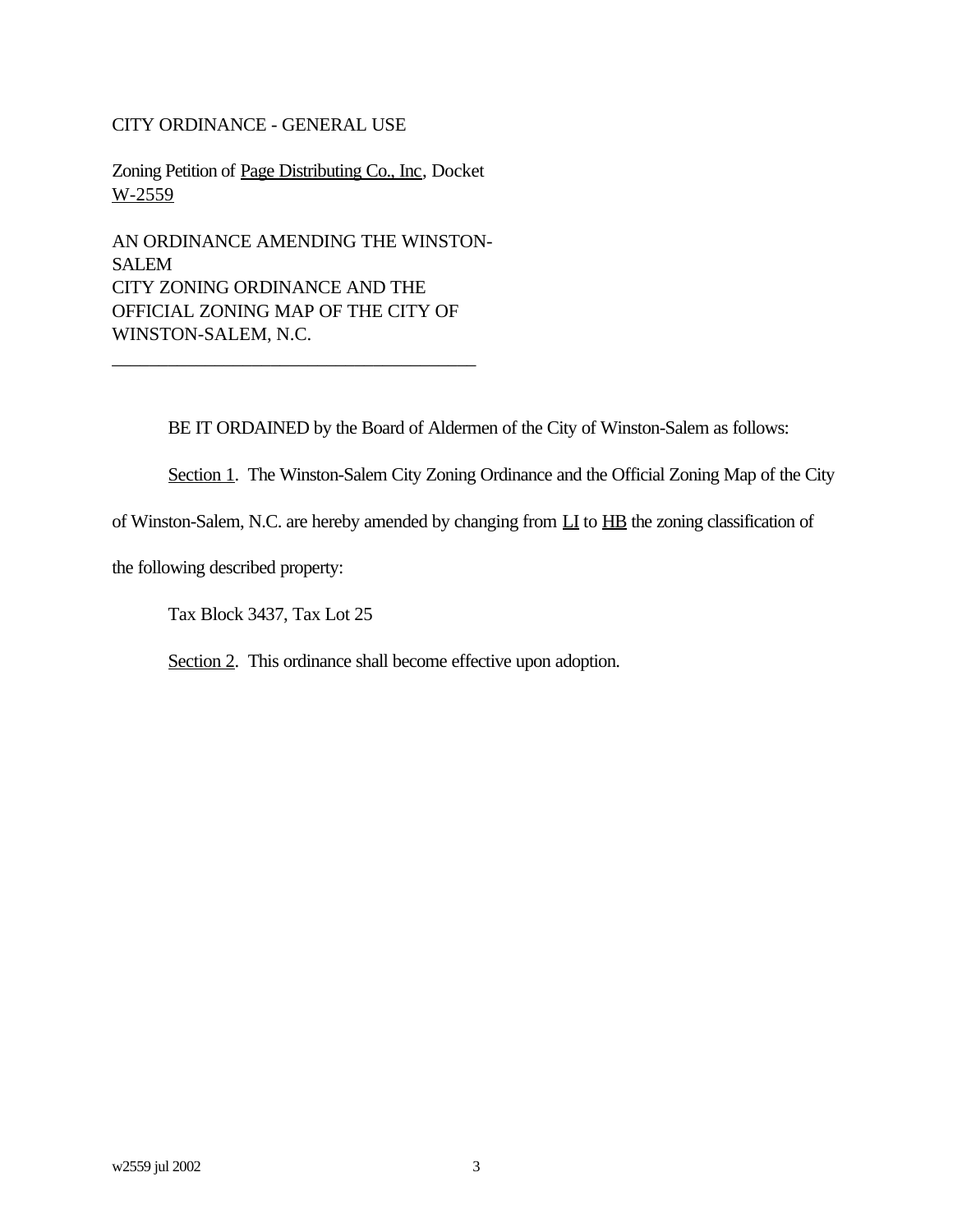## **ZONING STAFF REPORT**

**DOCKET #** W-2559 **STAFF:** Gary Roberts

Petitioner(s): Page Distributing Company, Inc. Ownership: Same

#### **REQUEST**

| From: | LI Limited Industrial District      |
|-------|-------------------------------------|
| To:   | <b>HB Highway Business District</b> |

Both general and special use district zoning were discussed with the applicant(s) who decided to pursue the zoning as requested.

NOTE: This is a general use zoning petition; therefore, **ALL** uses permitted in the above requested district should be considered.

Acreage: 1.84 acres

## **LOCATION**

Street: North side of Polo Road across from Dalton Street. Jurisdiction: City of Winston-Salem. Ward: North.

# **PROPERTY SITE/IMMEDIATE AREA**

Existing Structures on Site: Two structures used for multiple commercial purposes.

Adjacent Uses:

| North -     | NCDOT maintenance facility zoned LI.   |
|-------------|----------------------------------------|
| Northeast - | Manufactured housing park zoned MH.    |
| East -      | Two single family residences zoned LB. |
| South -     | Forest Hill Baptist Church zoned RS-9. |
| Southwest - | Undeveloped property zoned HB-S.       |
| West -      | Undeveloped property zoned HB.         |

## **GENERAL AREA**

Character/Maintenance: Moderately to well maintained mixture of residential, commercial and institutional properties and structures.

Development Pace: Slow.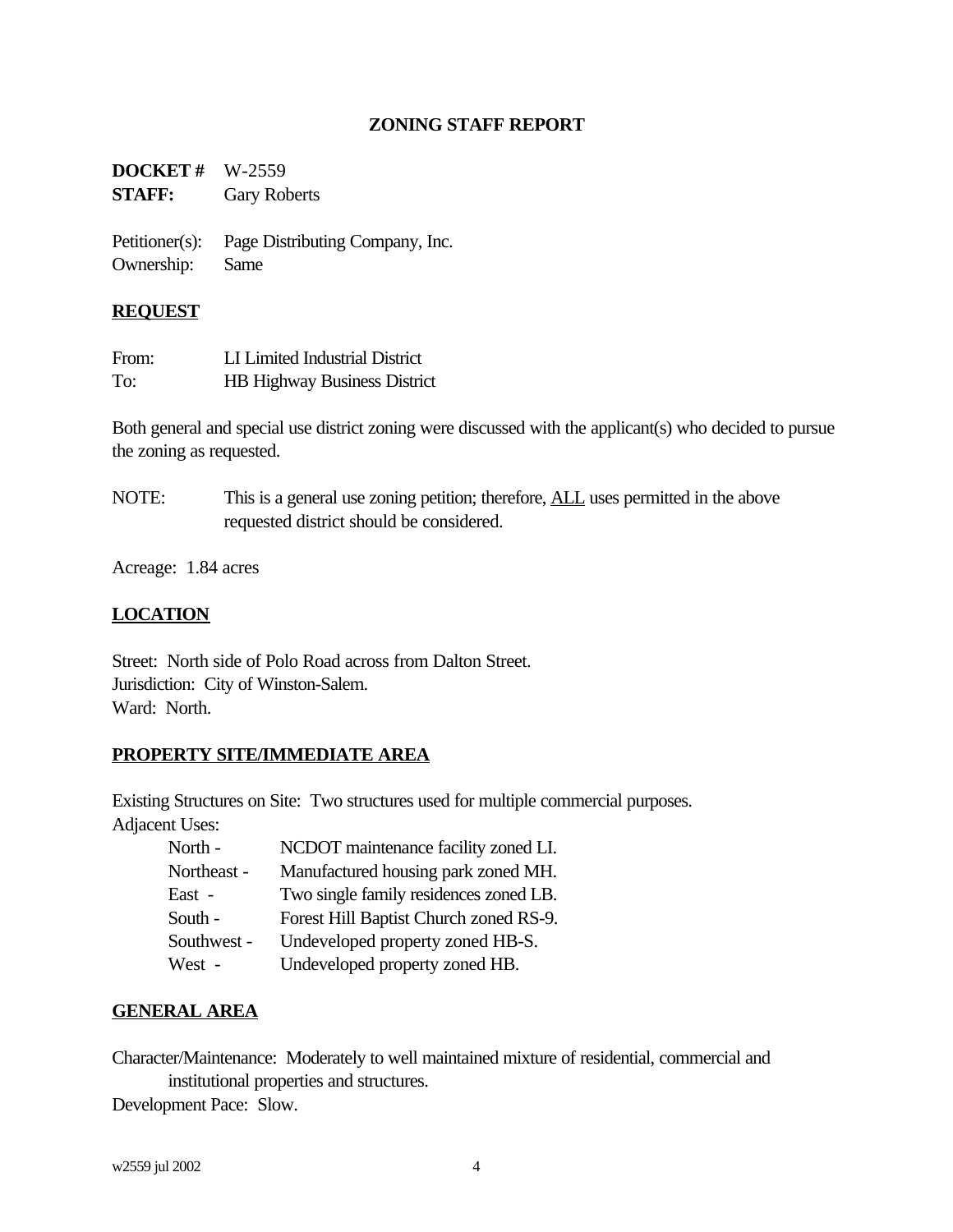## **PHYSICAL FEATURES/ENVIRONMENTAL REVIEW**

Impact on Existing Features: No impact determined with general use request. Topography: Gentle slope downward to the south. Vegetation/habitat: Site is virtually covered with buildings and asphalt. Water Supply Watershed? Site is not within the boundaries of a water supply watershed.

## **TRANSPORTATION**

Direct Access to Site: Polo Road; Cherry Street.

Street Classification: Polo Road - minor thoroughfarel; Cherry Street - major thoroughfare. Average Daily Traffic Count/Estimated Capacity at Level of Service D (Vehicles per Day): Polo Road between Cherry Street and Indiana Avenue = 6,200/18,500; Cherry Street between Polo Road and North Point Boulevard = 11,000/26,900; Sidewalks: None. Transit: Route 4, along Cherry Street. Bike: Route 19, Baux Mountain Connector, along Polo Road.

# **HISTORY**

Relevant Zoning Cases:

- 1. W-2314; LI to HB; approved June 7, 1999; east side of Polo Road, south of Indiana Avenue; 1,700 feet northeast of current site; 0.47 acre; Planning Board and staff recommended approval.
- 2. W-1762; I-2 and I-4 to B-3-S (Offices; Motor vehicles storage; and Warehouses, bulk storage - TWO PHASE); approved May 4, 1992; north side of McCanless Street south side of Polo Road between North Cherry Street and Dalton Street, across Polo Road from current site; 3.93 acres; Planning Board and staff recommended approval.
- 3. W-1121; R-7 to B-3; approved May 7, 1984; north side of Polo Road across from Dalton Street, adjacent to eastern border of current site; 0.30 acre; Planning Board and staff recommend approval.
- 4. W-510; R-4 to B-3; denied July 21, 1975; northwestern corner of Polo Road and Dellwood Drive, 400 feet east of current site; 1.5 acres; Planning Board and staff recommended denial.

# **CONFORMITY TO PLANS**

GMP Area (*Legacy*): Suburban Neighborhoods (GMA 3).

Relevant Comprehensive Plan Recommendation(s): *Legacy* contains no recommendations which are particularly relevant to the subject request. However, in general, *Legacy* seeks to promote a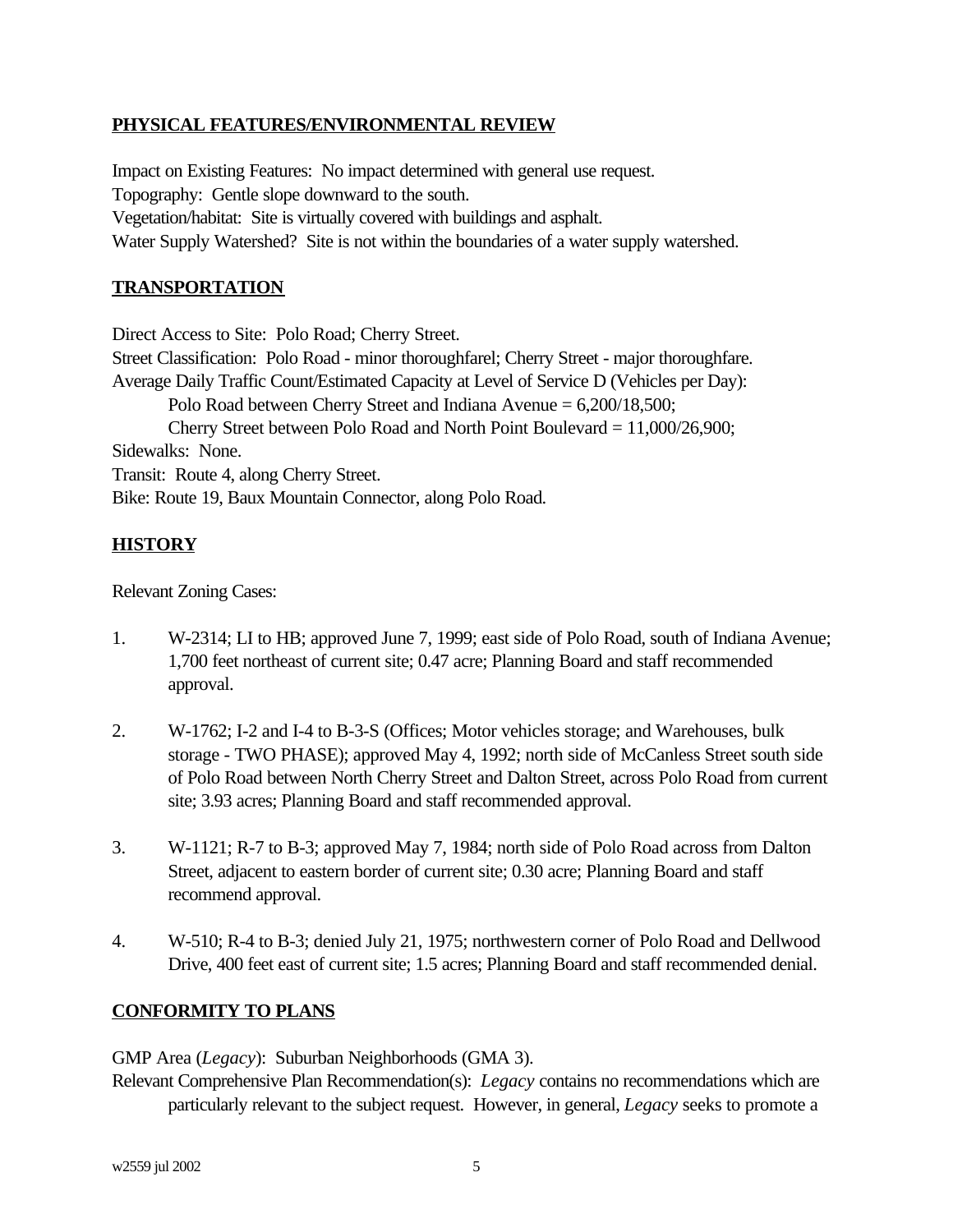more balanced pattern of growth and development countywide. One of the policies to achieve this goal is to stimulate new development in slow growth areas within the Municipal Services Area. This provides jobs and makes better use of public investment in roads and other infrastructure that has already been paid for by taxpayers.

Area Plan/Development Guide: Site is not within the boundaries of an area plan or development guide.

# **ANALYSIS**

The subject general use request is to rezone 1.84 acres located on the north side of Polo Road from LI to HB. Currently located on the site is  $\pm 19,000$  square feet of various retail and service type uses which include an indoor recreation facility and a laundromat. The existing business uses are nonconforming in the LI zoning district, however the petitioner is interested in introducing a new retail/service type use which is not permitted in the LI district.

To the east of the subject property is a mixture of manufactured and site built residential uses. Forest Hill Baptist, a neighborhood scale church zoned RS-9 is located directly across Polo Road. NCDOT's maintenance facility abuts the subject property to the north and large undeveloped HB and HB-S properties lie to the west and southwest.

The site is not within the boundaries of an area plan or development guide and *Legacy* includes no recommendations which are particularly relevant to this petition. The requested HB designation would be more consistent with the existing uses of the property than the current LI. Staff would have concerns about extending either LI or HB further eastward into the established residential neighborhood particularly in light of the underutilized nature of the above mentioned HB and HB-S property located to the west and southwest. However, given the current uses of the subject property along with the surrounding zoning classifications and development patterns, staff recommends approval of the subject petition.

# **FINDINGS**

- 1. *Legacy* contains no recommendations which are particularly relevant to the subject request.
- 2. Site is not within the boundaries of an area plan or development guide.
- 3. Proposed HB classification would be compatible with the current uses of the subject property and the surrounding zoning categories and development patterns.

# **STAFF RECOMMENDATION**

## Zoning: **APPROVAL**.

## **PUBLIC HEARING**